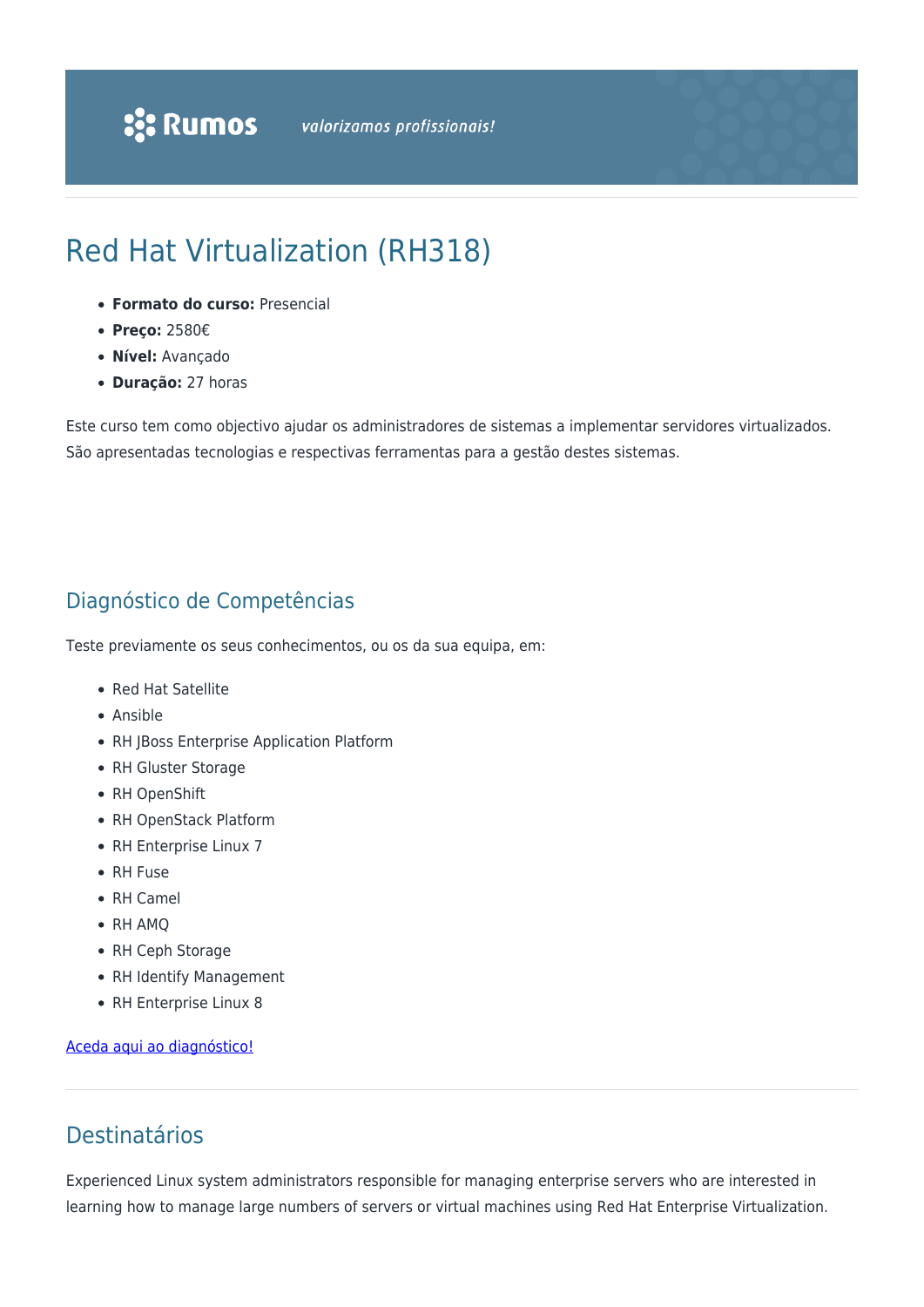# Pré-requisitos

Profissionais de IT com a certificação RHCSA ou conhecimentos equivalentes.

## **Objectivos**

No final da ação de formação os participantes deverão estar aptos a:

- Instalar a Red Hat Enterprise Virtualization
- Configurar o ambiente Red Hat Enterprise Virtualization (datacenters, clusters, and storage domains)
- Instalar, resolver problemas e gerir máquinas virtuais
- Criar snapshots das máquinas virtuais
- Usar templates para uma instalação mais rápida
- Tornar o ambiente mais seguro criando diferentes papeis administrativos
- Monitorizar e criar relatórios
- Gerir migração de máquinas virtuais e usar opções de alta disponibilidade.

### Programa

#### **Introduction to Red Hat Enterprise Virtualization Platform**

- Red Hat Enterprise Virtualization Platform overview
- Red Hat Enterprise Virtualization Platform demo
- x86 Virtualization
- Introduction to KVM.

#### **Red Hat Enterprise Linux 5.4 Hosts**

- Red Hat Enterprise Linux 5.4 hosts in the data center
- Using live-CD tools.

#### **Red Hat Enterprise Virtualization Platform Hypervisor**

- Architecture overview
- Deployment modes
- Installation and configuration
- Reconfiguration/tools
- Upgrading
- Kernel command line parameters/automated installs
- Boot process
- Configuration persistence
- Troubleshooting.